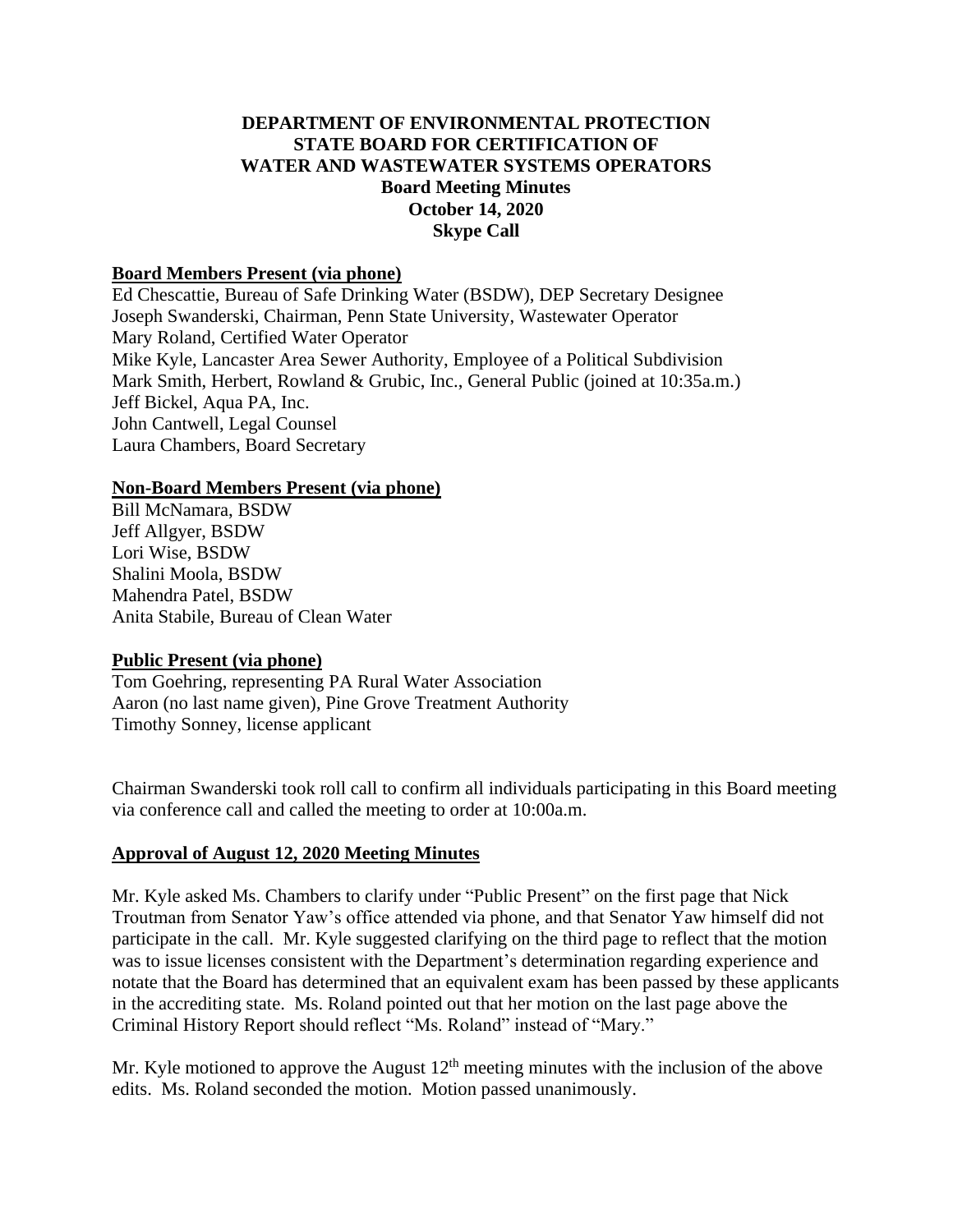# **Approval of New and Upgrade Applications**

Ms. Chambers presented a total of 171 license applications which were considered complete and ready for Board review and consideration. Specifically, the following breakdown of new and upgrade licenses was provided for Board consideration:

- 61 new water licenses
- 45 upgraded water licenses
- 47 new wastewater licenses
- 18 upgraded wastewater licenses
- Total  $-171$

Ms. Chambers noted that there is one additional initial application that was not included on the new and upgrade report because the Department was waiting for clarification, which was just received this morning. This application is for Andrew E. Scott – Client ID 308347 – and was evaluated for WE (Distribution).

Mr. Chescattie clarified how experience and OIT information is reflected as notes on the new and upgrade .pdf report. Ms. Moola mentioned that three applications we received without notarization but were otherwise complete. Mr. Chescattie suggested the Board consider approving these applications today contingent upon Department receipt of the original notarized applications. If the Board is not comfortable with that path, then the applications would need to wait until the December Board meeting. Board members were not comfortable with contingent approvals as a matter of routine; but, thought it was acceptable only for these three applications due to the extenuating circumstances of mail delays due to COVID.

Chairman Swanderski motioned to approve all the new and upgraded license applications, plus the additional three, contingent upon receiving the original notarized applications via U.S. mail. Ms. Roland seconded the motion. Motion carried unanimously.

## **Reciprocity Requests**

## *Water*

**Abigail L Jacobs** – Holds a Massachusetts VSS Water Treatment License that was issued to her on November 8, 2019 from Massachusetts that expires on December 31, 2021. Ms. Jacobs also holds a WB-12 license which was issued to her on April 9, 2020 from Pennsylvania that expires on March 31, 2020. Her application documents 1 year, 3 months' experience working at Emerson Hospital, Massachusetts, which is a Class D facility using subclasses 8 and 12. She has 1 year, 3 months' experience working at VA Boston Healthcare, Brockton, Massachusetts, which is a Class D facility using subclasses 8 and 12. An operator is required to have a minimum of 1 year experience in order to obtain a Pennsylvania Class D license. **Therefore, the Department's determination is that Ms. Jacobs has documented the adequate experience relative to a WD – 8.** 

Regarding the comparison of examination questions, the applicant took the Water Treatment T1 and VS ABC exam in Massachusetts.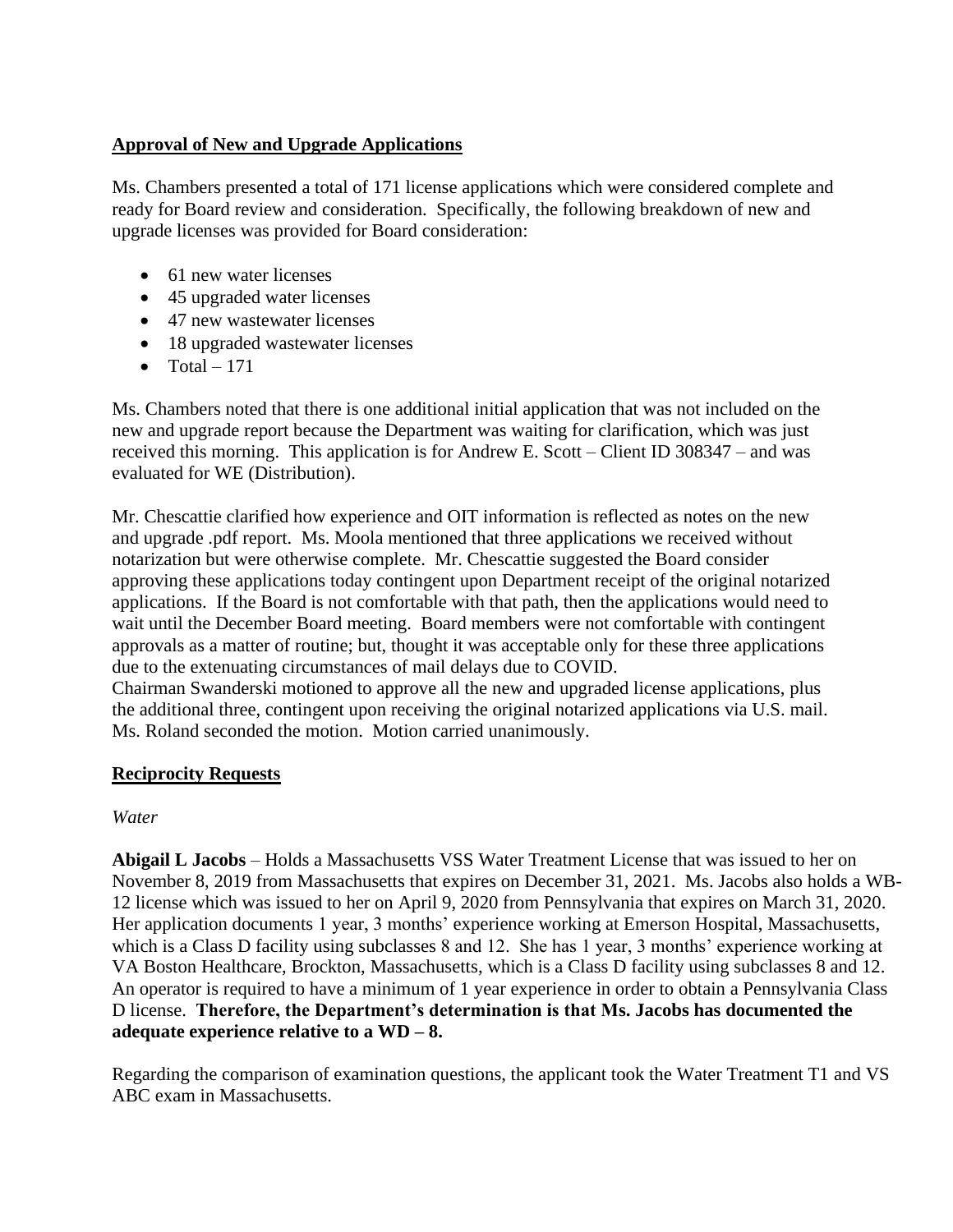*The Department's recommendation: The Board should please review the examination information provided by Massachusetts Operator Certification program staff and vote on whether Ms. Jacobs has passed a comparable examination in the State of Massachusetts.*

#### *Wastewater*

**John Gromen** – Holds a Maryland 5A Wastewater Treatment Operator License that was issued to him on March 1, 2019 and expires on March 1, 2022. His application documents 6 years' 6 months experience working at La Plata WWTP, Maryland, which is a Class B facility using subclass 1. His application documents 8 months experience working at DC Water, Blue Plains Advance WWTP, Maryland, which is a Class A facility using subclass 1. An operator is required to have a minimum of 3 years' experience in order to obtain a Pennsylvania Class B license. **Therefore, the Department's determination is that Mr. Gromen has documented the adequate experience relative to a WWB – 1.** 

Regarding the comparison of examination questions, the applicant took the 5A wastewater ABC exam in Maryland.

### *The Department's recommendation: The Board should please review the examination information provided by Maryland Operator Certification program staff and vote on whether Mr. Gromen has passed a comparable examination in the State of Maryland.*

\*\*Ms. Chambers reported that the Department has received two additional reciprocity requests. One for **Robert E. Lovenduski** and one for **Scott W. Gibson** – both received on October 6, 2020. She has reached out to the accrediting state (New Jersey) on October 9, 2020 requesting information but have not yet heard back so the Department is unfortunately unable to present these reciprocities at today's meeting. The goal is to work to obtain additional information necessary to present these applications at the December Board meeting.

Ms. Roland motioned to issue the licenses for Ms. Jacobs and Mr. Gromen, consistent with the Department's determination regarding experience, and Board determination that an equivalent exam has been passed by these applicants in the accrediting state. Mr. Kyle seconded the motion. Motion carried unanimously.

#### **Board Secretary Report**

Ms. Chambers provided the following information regarding licenses, exams, renewals and extension requests:

- The number of licenses due to expire on December 31, 2020 (if renewal applications are not submitted in a timely manner) are:
	- o Water  $-208$
	- o Wastewater 562
	- o  $Total 770$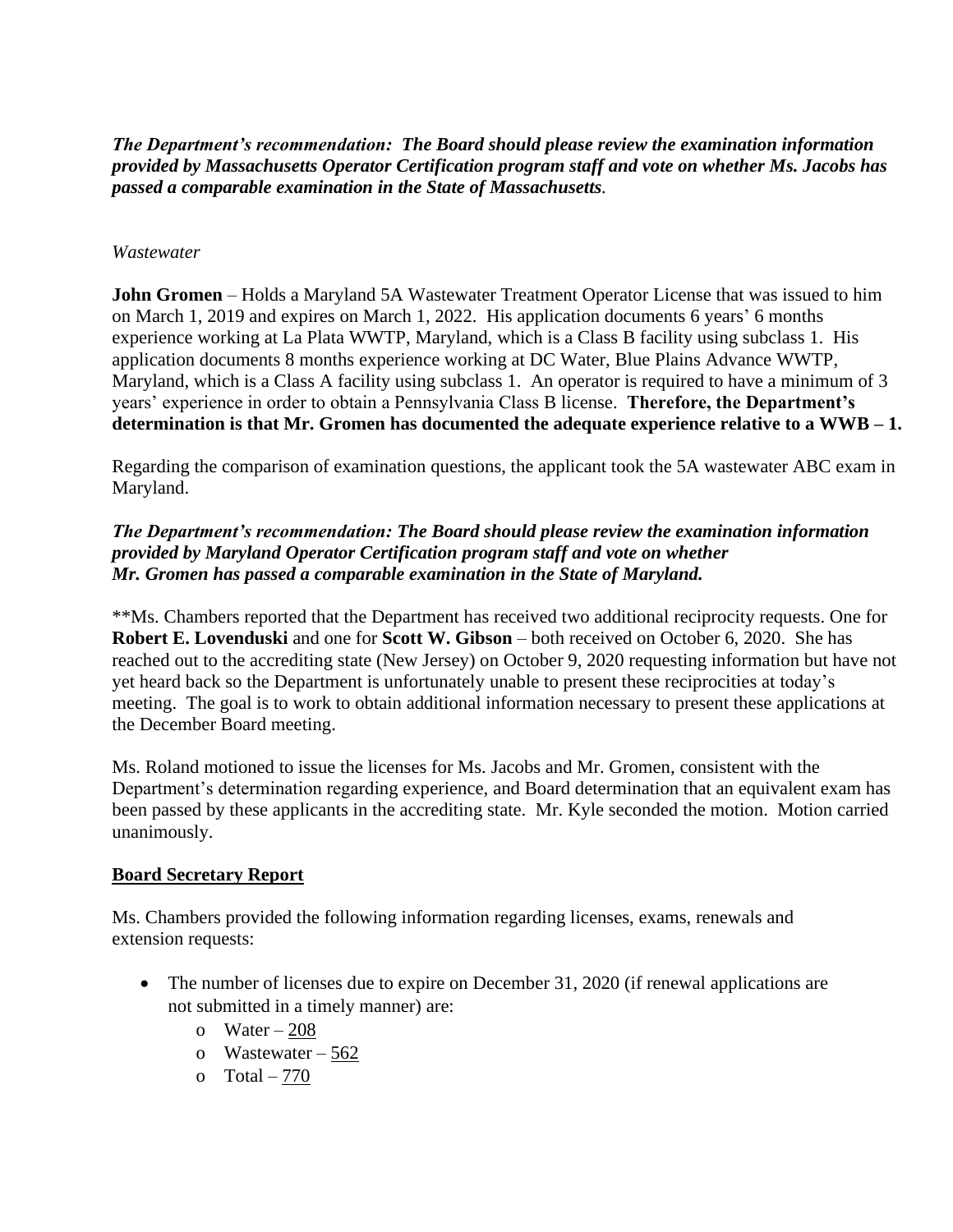- Update on paper exams
	- o Number of paper exam seats offered thus far in  $2020 808$
	- o Number of paper exam seats filled thus far in  $2020 616$
	- o Number of additional paper exam seats tentatively scheduled for  $2020 265$

Bill McNamara provided an update on computer-based exams:

- Thus far in 2020, 6 sessions with a total of 40 examinee seats have been offered.
- 14 more sessions with a total of 120 additional examinee seats are tentatively scheduled for the remainder of 2020.

Ms. Chambers provided the following update on renewals: For the renewal cycle ending September 30, 2020, her staff have processed 610 Water and 290 Wastewater renewals, for a total of 900 renewals. One extension request was received for cycle ending September 30, 2020.

### **Old and New Business**

Chairman Swanderski asked whether any progress has been made on the veteran's hiring initiative that Jim DeWolfe initially presented to the Board during the August meeting. Mr. Chescattie provided an update on the status of the initiative by providing a summary of recent conference call discussion with Mr. Allgyer, Mr. McNamara, Mr. Chescattie and Mr. DeWolfe. Overall, these individuals will continue to discuss this initiative using actual applications received from veterans. To date, that specific universe of applications has been very small. If AWWA national and/or local PA Section AWWA conducts outreach and recruitment, the numbers of veteran applications may increase. Department staff (currently Bill McNamara has the lead) would work closely with each applicant to evaluate their specific options regarding a potential path forward to licensing. Some experience from some military positions do provide some applicable operating experience. Necessary details would be documented in complete applications received. Another conference call with Mr. DeWolfe is tentatively planned for the first quarter of 2021.

#### **Comments from the Public**

Mr. Swanderski asked the public participating on the call if they had comments. No comments were received from the public. Mr. Chescattie mentioned that the 3-year internal review is tentatively on track for presentation to the Environmental Quality Board (EQB) in November. The Environmental Protection Agency (EPA) has verbally granted the Department a deadline extension through 2021 for the 5-year external review, which is not a requirement but a recommendation from EPA.

The Board went into executive session at 11:00a.m. to discuss Extension Requests and Criminal History Report.

Board came out of Executive Session at 11:28a.m.